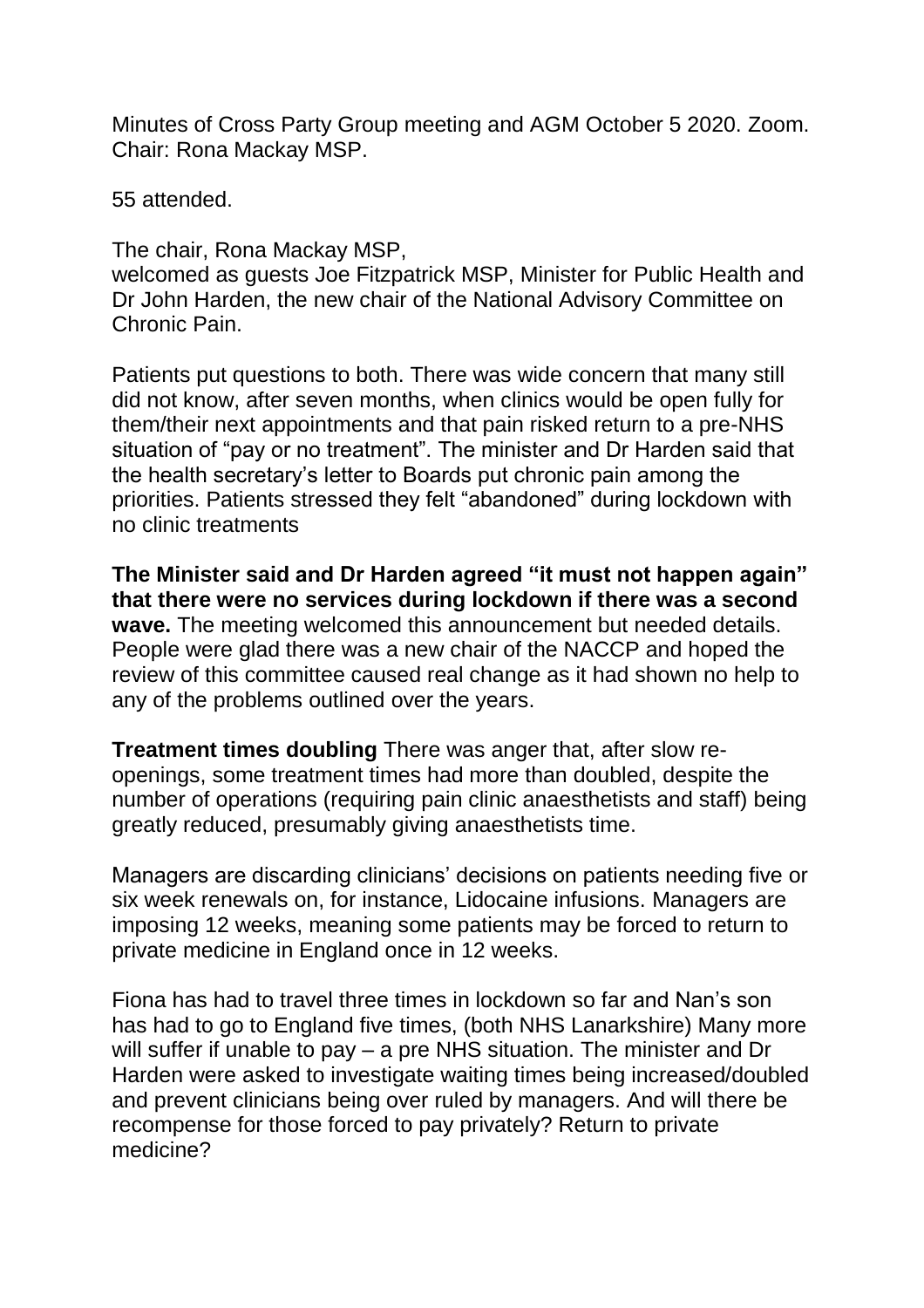Carer Jenny Gow said she had to get a second job to pay privately for pain relief for her 22-year-old daughter because NHS Grampian cannot give injections in time. The family paid £1,120 for two injections this year and are likely to pay a third time because NHS Grampian can only supply one a year. Ms Gow said the clinician thought the young patient needs three to four a year. Grampian also has no infusions. This young woman had to give up work she loved due to excruciating pain.

Liz Barrie, pain sufferer and a former nurse, pointed out that she and many other patients had been denied her NHS pain relief injections which "restored her life" because they contained steroids. She was concerned to see that SG official advice still stressed that as the reason for refusal.

Liz pointed out that steroid treatments were now being used to help some Covid patients in intensive care. Matt Hancock had talked of a new drug but Liz said it wasn't new, had been around since 1967 but is an anti inflammatory. Dr Harden said Liz had "hit the nail on the head" and thanked her for highlighting this.

He said that doctors were learning much more about Covid as they went along. In his 25 years as a doctor, he'd never seen such huge change. The remaining problem in his view was that she would be treated in a theatre and there was risk of Covid, even in a few hours. Liz said the risk was to mental and physical health through not being treated. She had never been given her injections in good time, long before Covid. Her clinician said she needed two a year – "but that never happened".

She was already six months over re-treatment time but short staffing meant she had never had renewal on time and that required investigation, not just blame on this emergency.

## **Truth needed, not spin.**

Several patients including Marion Scott challenged on why there was such variation in services throughout Scotland and called for equality and the truth being told.

Andrew, husband of a chronic pain sufferer, said "It breaks my heart to see my wife 's pain". He called for truth over services. He had moved to Glasgow to be told at one hospital that they no longer gave lidocaine infusions there and could not tell him where else the patient could go in Glasgow. The CPG secretary contacted the Board, who then assured Andrew that the Board continued Lidocaine infusions. But the CPG secretary then obtained FOI facts, showing that they had cut to only five lidocaine treatments in a year before Covid.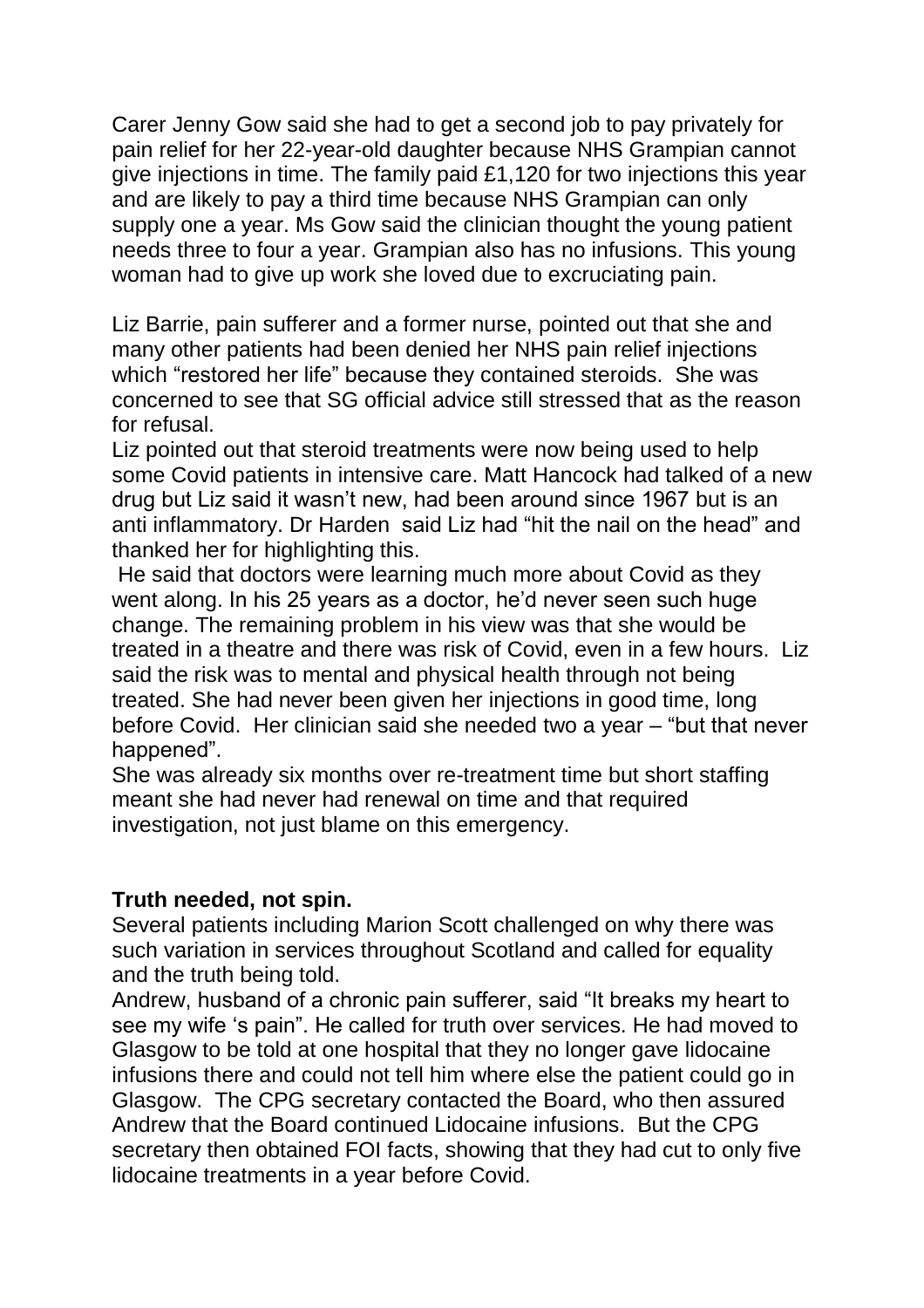As four treatments a year are needed, that helped only one or two patients in Scotland's biggest health board. Cutbacks in this major treatment had been huge – done silently behind scenes. Few would know to query with FOI – had the CPG not challenged, the patient would have been left with spin, believing a service continuing with previous strength.

The meeting was told that "no decisions had been made" on treatments which may be at risk yet these are still not being named. But overall policy has declared pain services "will build on the value of selfmanagement and seek to reduce reliance on treatments that do not deliver long-term health outcomes" Patients rejected this and stressed the high value of injections and infusions in giving them a life again.

The minister, Joe Fitzpatrick promised with regard to self management and treatments that decisions "should always be made with the patient, it needs to be a two-way process"

## **FOI shows injections as well as Lidocaine infusions already cut quietly in Scotland.**

Voluntary Secretary DG Elder reported her FOI investigation. FOI new disclosures show some key treatments have already been reduced without consultation being known. Injections have been cut in Scotland from 14.500 in 2015/16 to 9.100 in 2019 (pre Covid). That's a heavy loss of over 5,000 injections for successful pain relief lasting possibly up to six months. Lidocaine now involves under 2,000 infusions throughout Scotland. FOI also showed continuing huge variations in treatments throughout Scotland. Some gave both infusions and injections, others gave one of these. **But NHS Fife** pain services were the only ones refusing both infusions and injections and they have long been represented on the NACCP. The CPG still hadn't been told since February how a proposed Patient Panel will work and why it's planned to keep patients separate from the NACCP. That is viewed as wrong and unworkable.

## **THE PROBLEMS WITH THE NACCP**

The voluntary secretary thought that Dr Harden being from outside the NACCP atmosphere should be an asset to fresh thinking. The meeting was told this Committee is viewed as not being patient friendly, not supportive of clinics and uncommunicative. The CPG did not know of NACCP achievements. A major point, such as the creation of the Scottish Residential Service, was through a 12-year CPG patient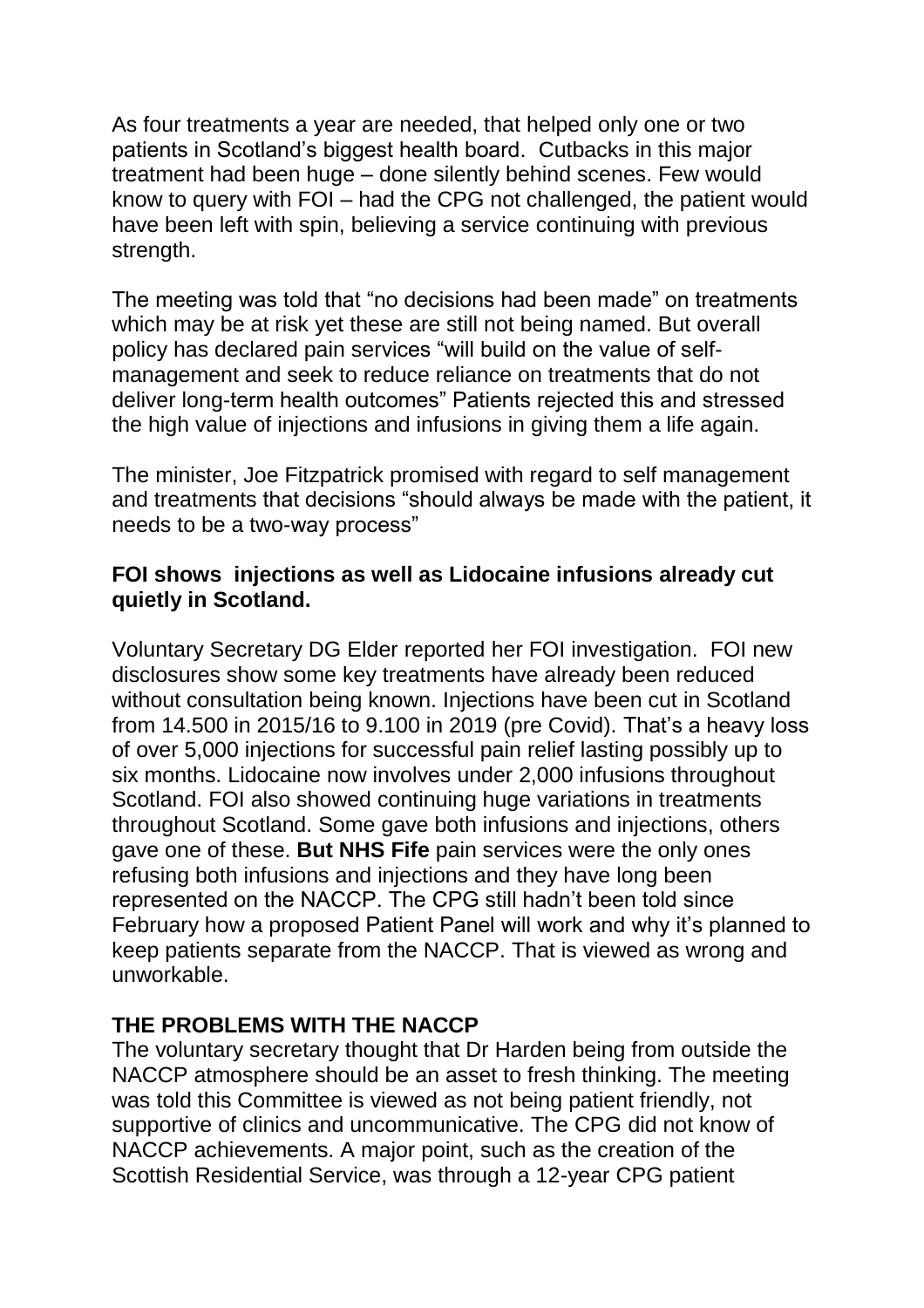campaign backed by the Scottish Parliament unanimously and agreed and promoted by then health secretary Alex Neil.

Currently, there are ten/eleven paid officials on the NACCP and four charities which get SG funds. It meets in private, excluding public and media. Patients called for charities unconnected with state money to be appointed. The Alliance (£4 million plus their staff/running costs) provides Govt money to the other three – Versus Arthritis £369,563 for one five-year project, Pain Concern £90,206; Pain Association £28,128 last year; (source: Alliance website) All four charities get funding for promoting self-management. Can their views on treatments be unbiased? The minister and Dr Harden were asked to look at the overall democratic deficit.

## Annual General Meeting

The meeting re-elected MSP co-conveners Rona Mackay, Monica Lennon, Miles Briggs, Elaine Smith. Dorothy-Grace Elder was re-elected voluntary secretary.

Other work by CPG volunteers: Meeting, with 3 CPG members, Hughes, Elder, Welsh in January 2020 with civil servants at their invitation. February -18 CPG members met at the Alliance's invitation over their plans to have a Patient Panel. Only seven members from other groups and charities present. The CPG did not want patients to be separated from discussions by the NACCP.

June – The voluntary secretary has been trying for over two years to have the suicide risk for pain patients (agreed by the WHO, etc) added to Scottish Government work on suicide. SAMH has now set up a group for us and five members attended a friendly meeting.

Sept: The voluntary secretary obtained and researched FOI applications she had made to 14 Scottish Boards on cuts made to lidocaine infusions and pain relief injections. These cuts were imposed without sign of consultation with patients It showed that, over the last four years, service cuts had removed over 5,000 injection appointments in Scottish pain clinics and lidocaine infusions were used in only seven out of 14 Boards. Service with least provision is NHS Fife, the only Scottish area with neither infusions nor injections for chronic pain. They also do not transfer patients to other areas if they request these treatments, replying just "no" with no explanation.

Six MSPs: Rona Mackay, chairing, Elaine Smith, Monica Lennon Tom Mason, Donald Cameron, Joe Fitzpatrick (guest) six

NON MSPS: Dr John Harden, Rona Agnew, Steve Kent, Liza Horan, Carla Kaspar, Margaret Coats, Hazel Borland, Fibro Action UK, Mariam Smith, Dr Jackie Mardon, Josie Isles, George